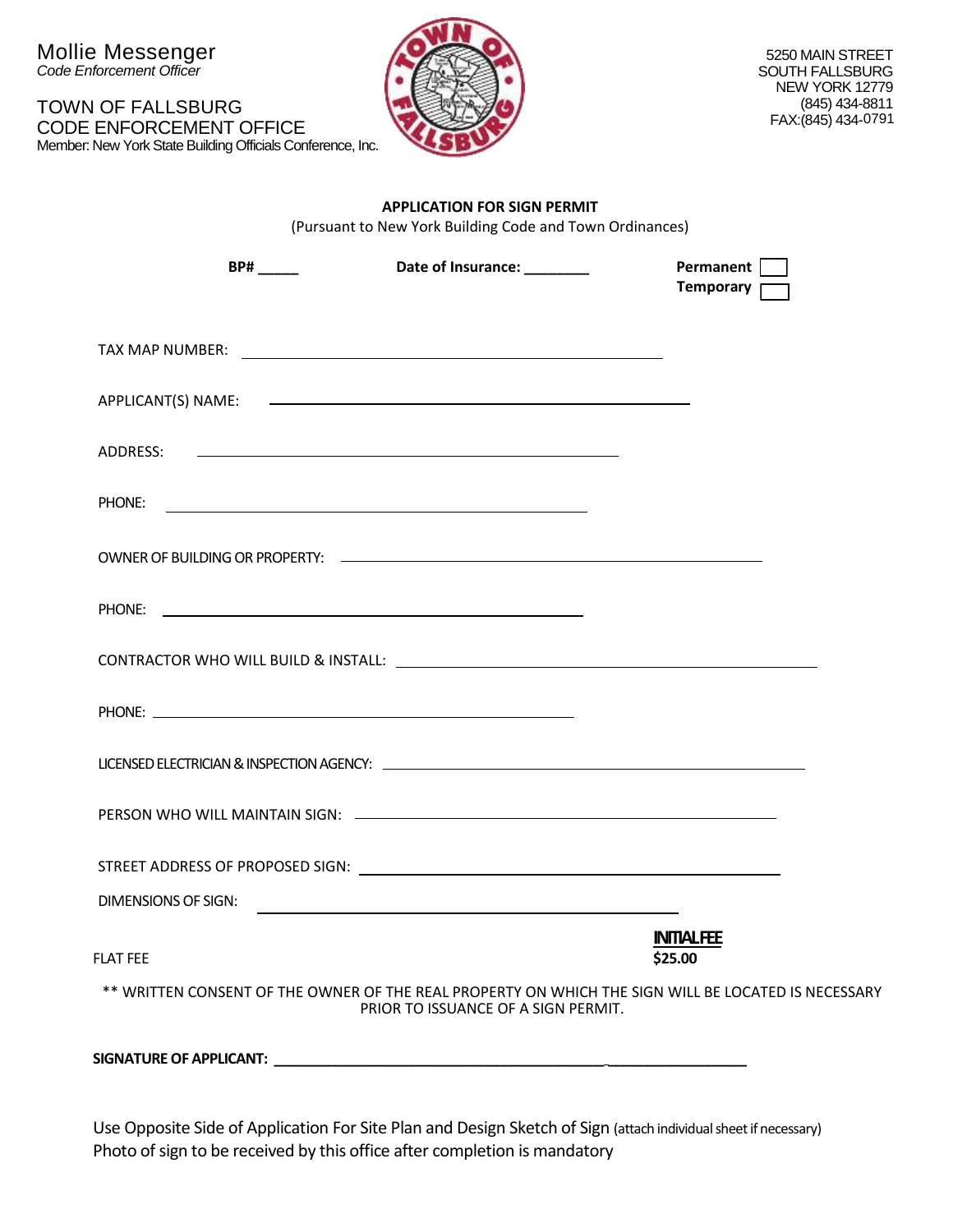#### THIS FORM MUST BE FILLED OUT IF YOU ARE GIVING SOMEONE ELSE PERMISSION TO ACT ON YOUR BEHALF DURING CONSTRUCTION

### OWNERS PROXY

(Owner) \_\_\_\_\_\_\_\_\_\_\_\_\_\_\_\_\_\_\_\_\_\_\_\_\_\_\_\_\_\_\_\_ deposes and states that he/she resides

at:

And that he/she is the owner of the premises described in the attached application for a building permit/zoning application/planning board application and further states that he/she has authorized \_\_\_\_\_\_\_\_\_\_\_\_\_\_\_\_\_\_\_\_\_\_\_\_\_\_\_\_\_\_\_\_\_\_\_\_ to make said application, secure any necessary permits and approvals, call for inspections, and request a certificate of occupancy upon satisfactory completion of the work described in said

application.

Date:

Owners Signature

Witness' Signature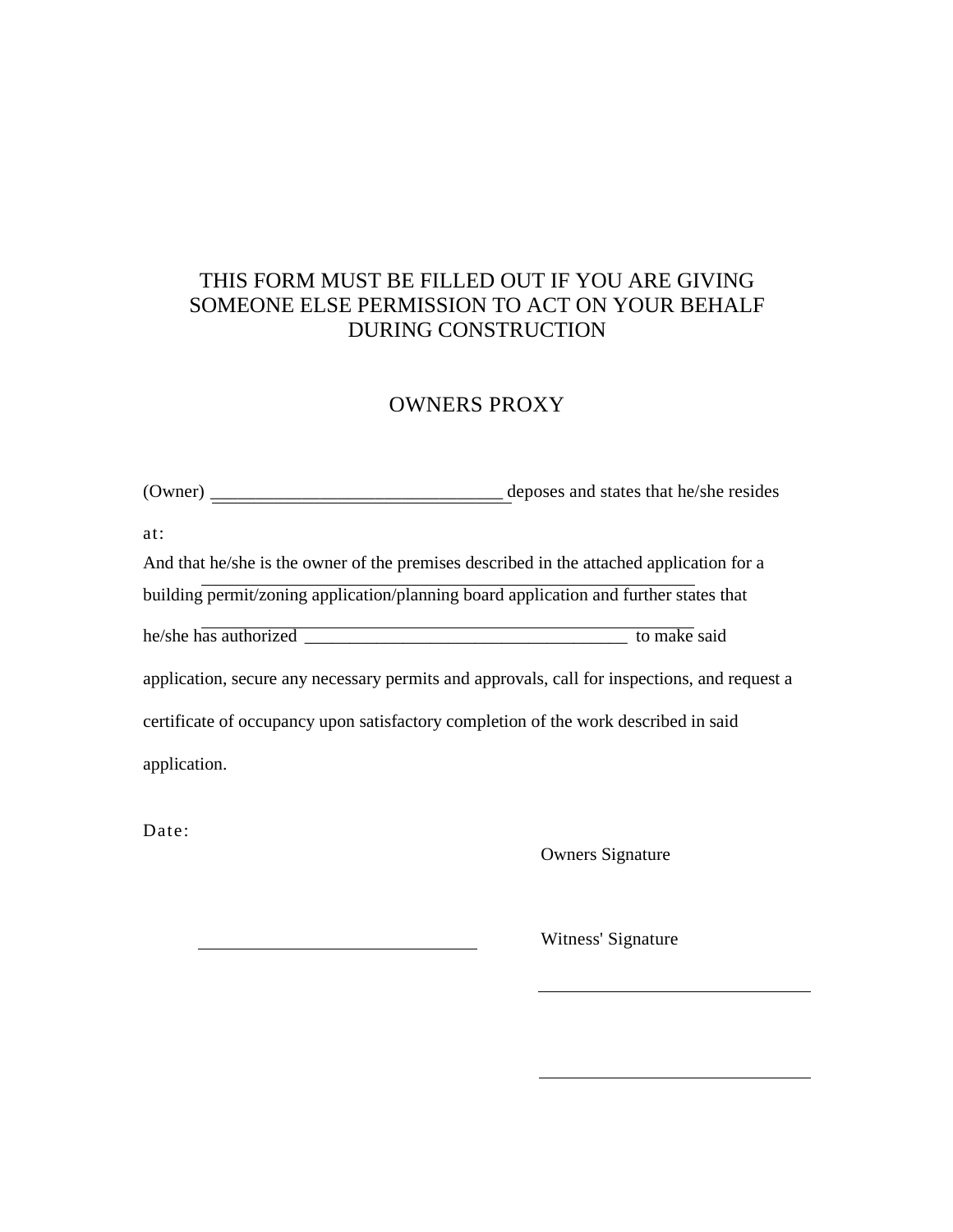#### THIS FORM MUST BE FILLED OUT IF YOU ARE GIVING SOMEONE ELSE PERMISSION TO ACT ON YOUR BEHALF DURING CONSTRUCTION

#### OWNERS PROXY

(Owner)\_\_\_\_\_\_\_\_\_\_\_\_\_\_\_\_\_\_\_\_\_\_\_\_\_\_\_\_\_\_\_\_deposes and states that he/she resides

at:

And that he/she is the owner of the premises described in the attached application for a building permit/zoning application/planning board application and further states that he/she has authorized to make said application, secure any necessary permits and approvals, call for inspections, and request a certificate of occupancy upon satisfactory completion of the work described in said application.

Date:

Owners Signature

Witness' Signature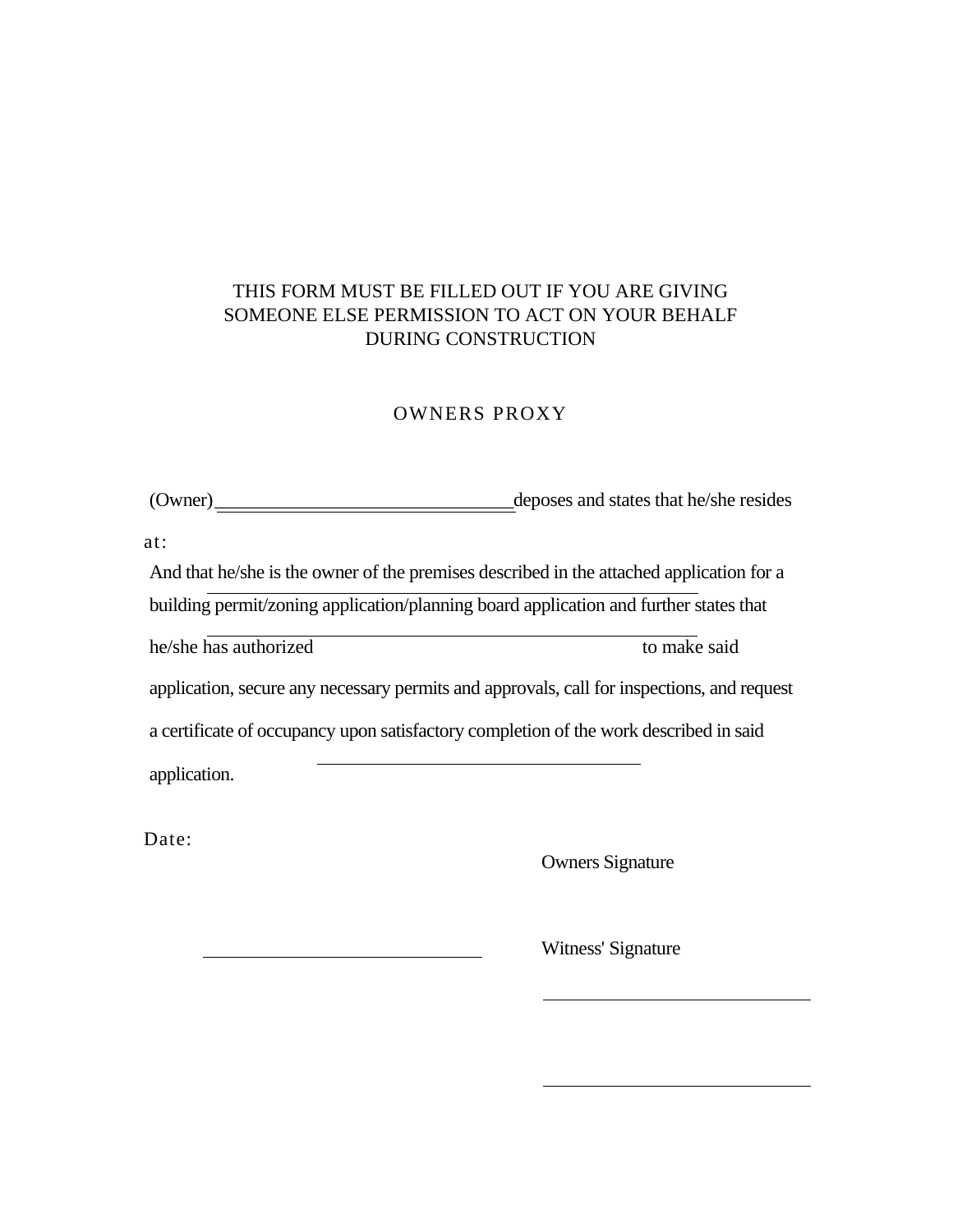

While New York Business Express is designed and developed to support business formation in New York, individual homeowners can file their exemption here as well!

## **Followariers Report**

- 1. Go to [businessexpress.ny.gov.](http://businessexpress.ny.gov/)
- 2. Select Log in/Register in the top right-hand corner. A [NY.gov](http://ny.gov/) Business account is required, even though you are an individual.
- 3. If you do not have a NY gov business account, go to step 4 to set up your account. If you have a [NY.gov](http://ny.gov/) login and password, go to step 14.
- 4. Select Register with [NY.gov](http://ny.gov/) under New

Users. S. Select Proceed.

- 6, Enter the following:
	- a First and last name
	- a Email
	- a Confirm email
	- a Preferred username (check if username is available)
- 7. Select I'm not a robot. You may have to complete a Captcha verification before proceeding.
- 5. Select Create Account. If you already have a  $NY.gov$  account, the screen will display your existing accounts, either Individual or Business.
- 8. (Continued)
	- Do one of the following: a If the account(s) shown is a  $NY.gov$  Individual account, select Continue.
	- a If the account(s) shown is a [NY.gov](http://ny.gov/) Business account, select Email Me the Usemame(s).
- 6. Verify that the account information is correct. a Select Continue.
- 7. An activation email will be sent. If you do not receive an email, see the No Email Received During Account Creation page.
- 8. Open your activation email and choose Select Here. a Specify three security questions.. a Select Continue.
- 9. Create a password (must contain at least eight characters).
- 10. Select Set Password. You have successfully activated your [NY.gov](http://ny.gov/) ID.
- 11. Select Go to MyNy: a At the top of the screen,select Services.
	- a Select Business.
	- a Select New York Business Express.
	- a Select Log in/Register.

*Continued on page 2*